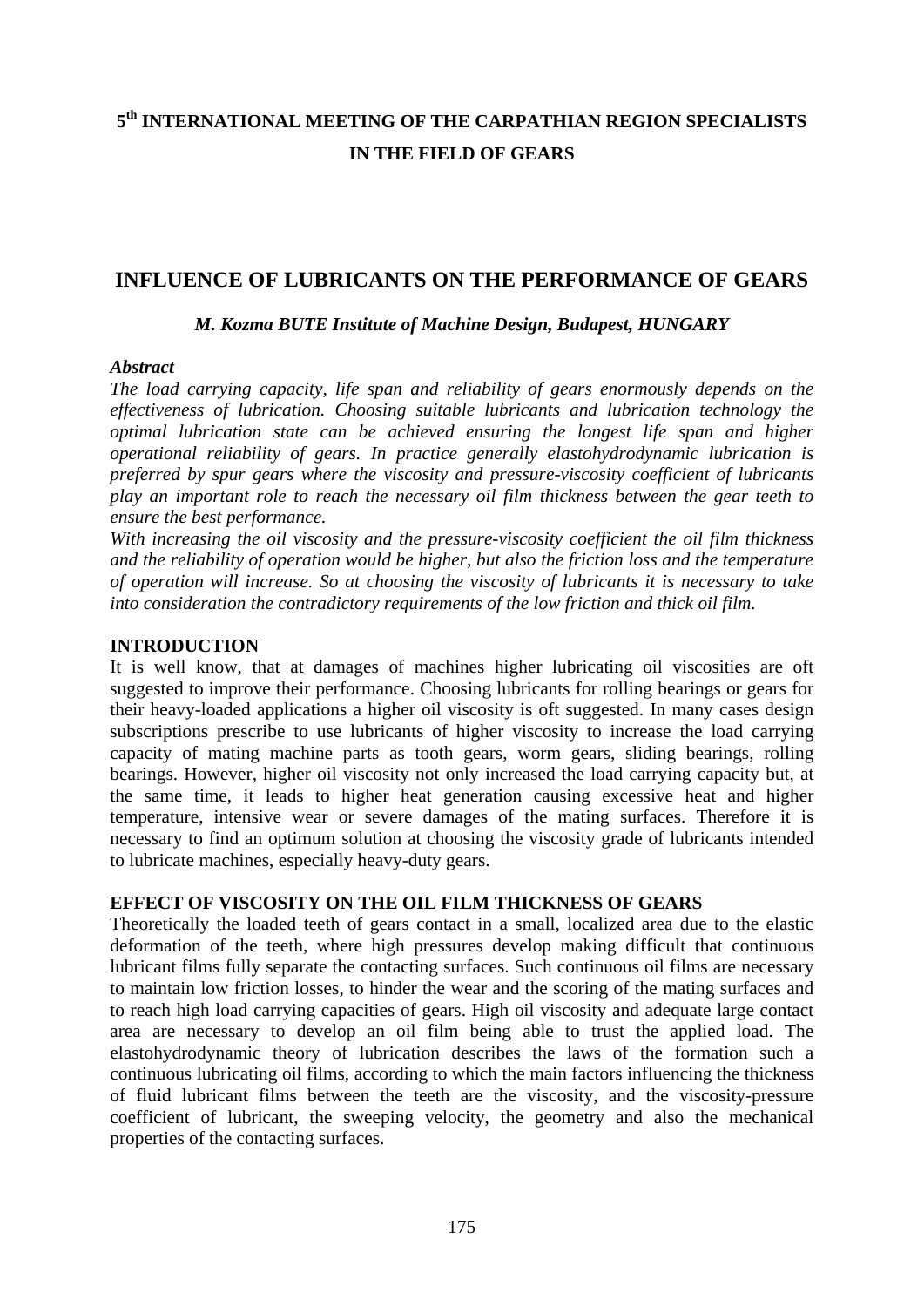Using the formula of Dowson and Higginson [1] the lubricant film thickness between the teeth of spur gears was determined for a given drive. The results of calculation are presented in Fig. 1- 4. Increasing the gear ratio of drives decreased the film thickness, therefore the chosen gear ratio in the calculation was 5, which is generally the highest value used at







Fig. 2. Calculated EHL film thickness between teeth using isothermal and thermal EHD theory

industrial gears. Raising the viscosity of lubricants and the rotation speed increases the oil film thickness, as can be seen in these Figures.

Higher speed and viscosity cause higher temperature in the lubricant film decreasing the effective viscosity and so the oil film thickness. This effect is proved by the calculated results of film thickness using the isothermal EHL theory (hizoth, where the temperature and the viscosity is constant), and the thermal EHL theory  $(h_{therm})$ , where the effect of increasing temperature is taken into consideration). As can be seen, at lower rotation speed of 500 rpm, there is little difference between the isothermal and thermal film thickness. At higher rotation speed of 3000 rpm, however, the thermal film thickness is much lower than the isothermal one. Comparing the diagrams of Fig. 1 and Fig. 3 shows that, in the higher viscosity range, the thermal lubricant film thickness is lower at rotation speed of 3000 rpm than at rotation speed of 500 rpm proving the intensive increasing of the oil film temperature at higher speed, and causing the ineffectiveness of the higher oil viscosity.









It is interesting to see, that the applied load between the teeth has not too large effect on the EHL film thickness (Fig. 4), and on the coefficient of friction (on the effectiveness of gears) as it will be presented in the following Figures showing the calculated coefficient of friction and efficiency of gears using different methods presented in the technical literature.

At heavy duty applications there are suggestions to use partial synthetic gear oils, or full synthetic gear oils while they have some beneficial properties comparing to mineral oils: their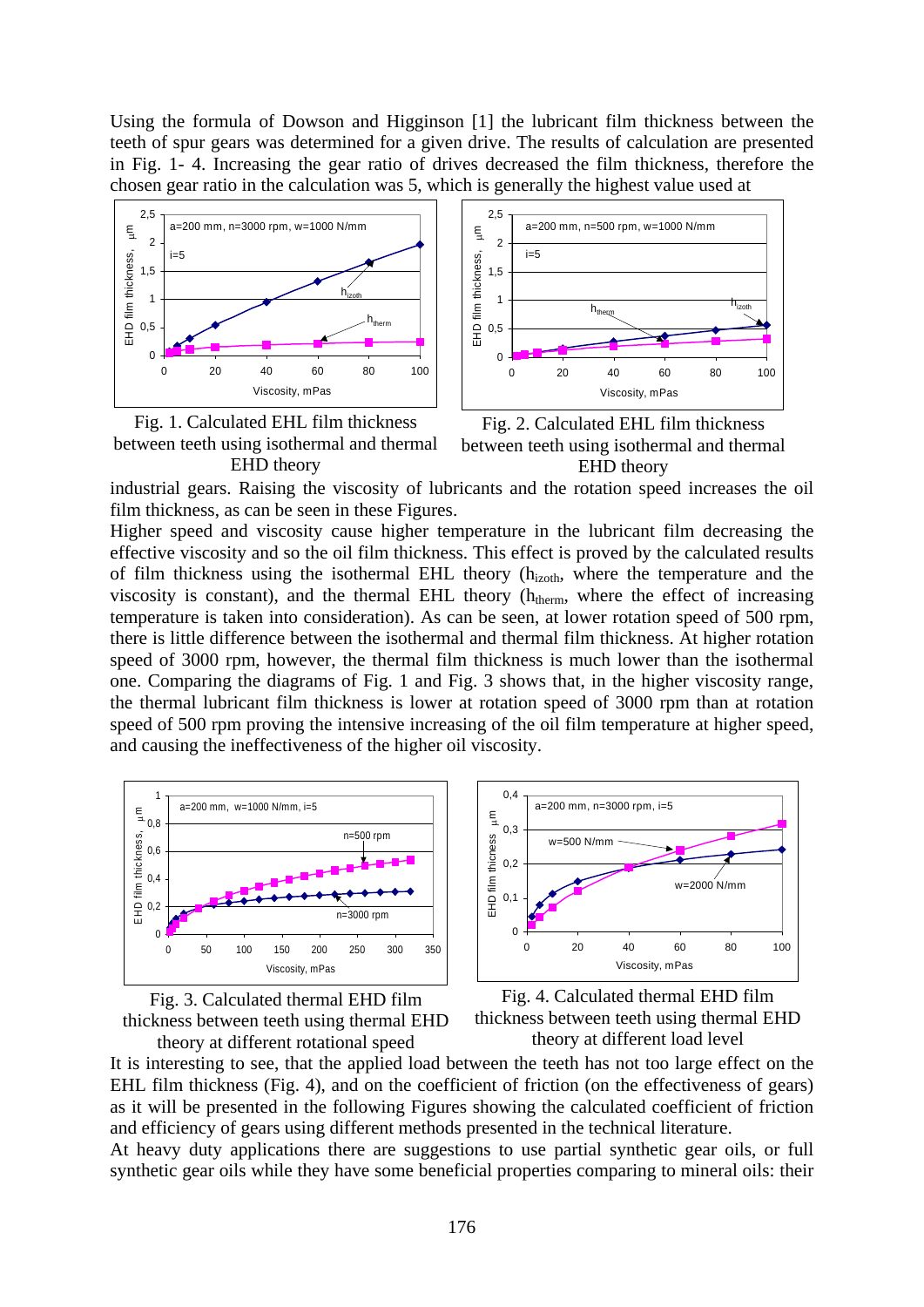Viscosity Index is higher, molecule structure is more stabile and some types have good friction properties. Synthetic gear oils, which are generally applied in machinery, are synthetic hydrocarbons (PAO) (polyalpha olefines), polyalkylene glycols (PAG) and polyesters (PEO). But calculations of the EHL film thickness between the mating teeth of gears revealed, that some synthetic oil gave lower film thickness than the mineral oils (MO), at relative low temperatures. As can be seen in Fig. 5 the polyalpha olefin results lower EHL film thickness below 80 °C, the polyalkylene glycol below 60 °C.



Fig. 5. Calculated EHD film thickness between gear teeth using different lubricants (MO-mineral oil, PAO - polyalpha olefin, PAG - polyalkylene glycol)

These can be explained with the lower pressure-viscosity coefficient presented in Fig. 6. But the film thickness at application of synthetic oils will increase at higher temperature owing to the higher viscosity indexes, which ensures higher dynamic viscosity at higher temperature for synthetic oils comparing to mineral oil (Fig. 7).

These phenomena suggested using synthetic oils to lubricate gears only at temperatures above 80 °C. At the same time other beneficial properties of synthetic oils made it possible to use them in a much wider application conditions, as it is proved recently in many fields.



Fig. 6. Variation of the pressure-viscosity coefficients of different oils in function of temperature (MO-mineral oil, PAO polyalpha olefin, PAG -polyalkylene glycol)





#### **EFFECT OF VISCOSITY ON THE EFFICIENCY OF GEARS**

Using gear oils with optimum selected base oils, additives, VI-improvers and viscosities friction power losses can be decreased resulting in increasing efficiency. The gear oil influence on these losses not only can be obtained for high load and high-speed applications but also under partial load and idling conditions [5].

The increase of EHL film thickness leads to decrease the coefficient of friction and to raise the efficiency of gears as can be seen in Figures 8-11. Figures 8 shows the coefficient of friction between the teeth of gears, calculated by formula suggested in [2]. This formula takes into consideration only the viscosity of lubricants at the bulk temperature of gears, the relative radius of curvature at the pitch point, and the entraining velocity at the pitch line.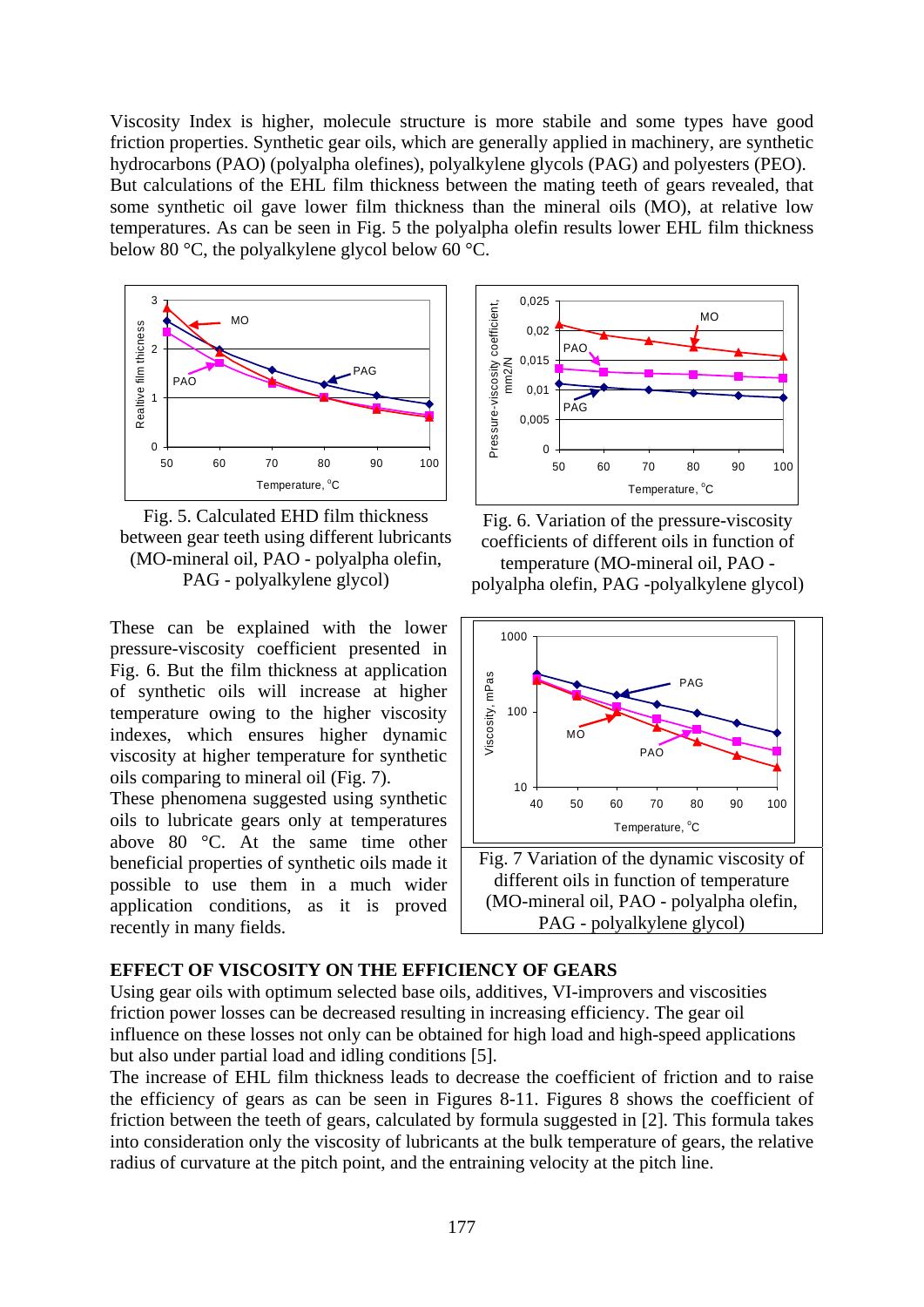

Fig. 8. Coefficient of friction of contacting teeth in function of lubricant viscosity at different gear ratio



Fig. 9. Coefficient of friction of contacting teeth in function of lubricant viscosity at different gear ratio

It can be seen in these figures that increasing the viscosity of lubricant decreases the coefficient of friction. It also can be stated that at larger gear ratio the coefficient of friction is higher, because the entraining velocity is lower owing to the smaller rolling diameter of the pinion.

The coefficient of friction is much lower at higher rotation speed of 3000 rpm (Fig. 9) than at lower rotation speed of 500 rpm (Fig. 5) proving the beneficial effect of elasto-hydrodynamic lubrication. Accordance with the coefficient of friction the efficiency of gears rising with increasing the viscosity of lubricant and the rotation speed, as the diagrams presented in Figures 10-11 prove them.

The efficiency of gears was calculated by the formulas published in [3]. The friction loss is lower and so the efficiency of gears is higher at lower gear ratio due to the more beneficial EHL conditions (the larger relative curvature radius and the higher sweeping speed).







Fig. 11. Efficiency of a gear in function of lubricant viscosity at different gear ratio

The influence of rotation speed on the connection between the coefficient of friction and the lubricant viscosity is presented more suggestively in Figures 9-10.

Up-to date calculation methods of gear friction take into consideration not only viscosity, entraining velocity and relative radius of curvature at pitch point but also the effect of contact pressure between the mating teeth and the surface finish of the contacting surfaces [3]. Using this method for calculation of coefficient of friction it can be determined, that the viscosity of lubricant similarly influences the coefficient of friction between the teeth and the efficiency of gears as at the earlier used method [2] (Compare the diagrams of Figures 8-11 and 14-17). It can be stated from this comparison that the load has little effect on the calculated coefficient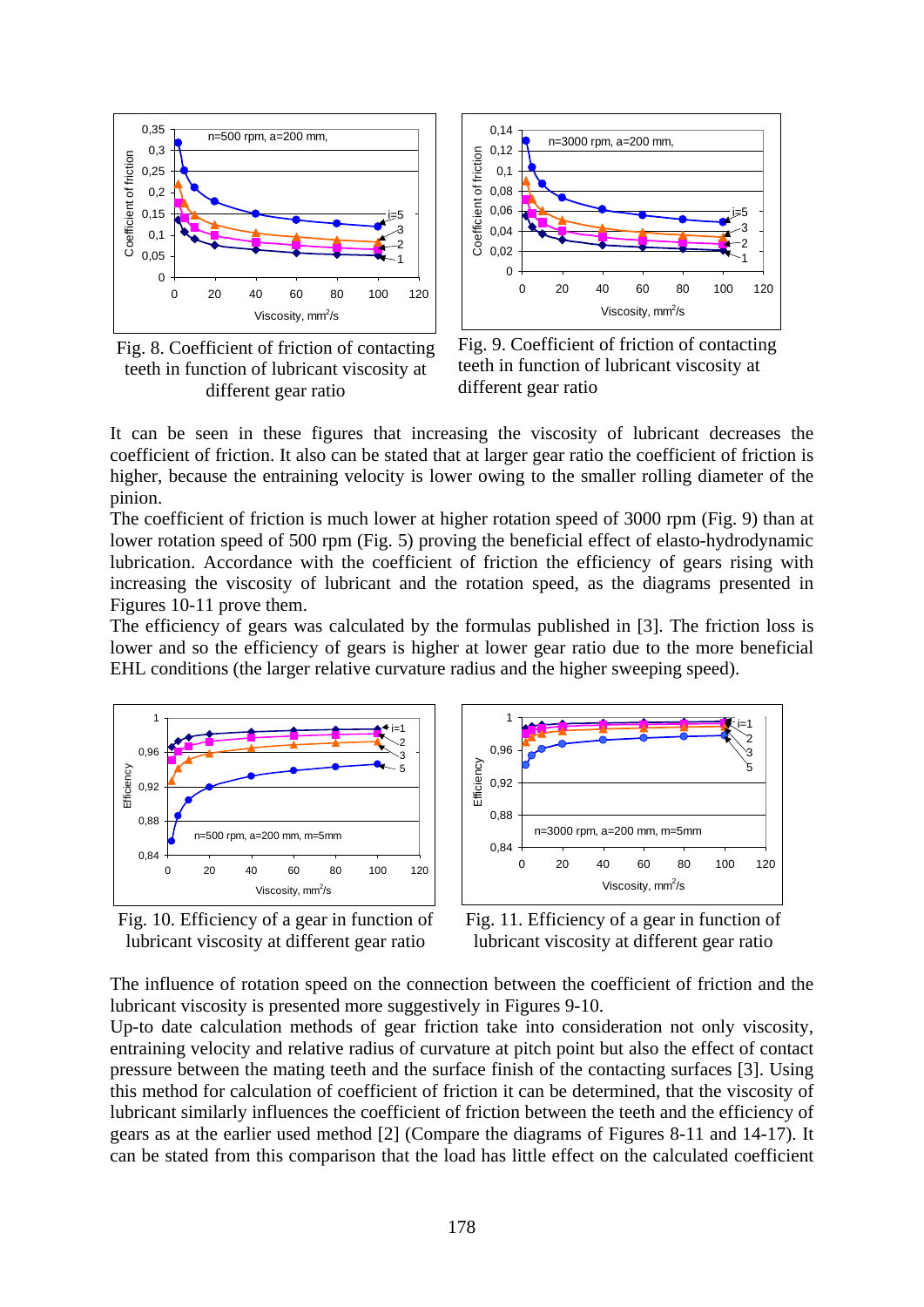of friction values (which is in accordance with the EHL film thickness), and the gear ratio influences not so much the coefficient of friction in the latter calculation method than at the earlier calculation. [3]. This fact shows that entraining velocity has also smaller effect.



Fig. 12. Coefficient of friction of contacting teeth in function of lubricant viscosity at different rotation speed



Fig. 14. Coefficient of friction of contacting teeth in function of lubricant viscosity at different gear ratio



Fig. 16. Efficiency of a gear in function of lubricant viscosity at different gear ratio



Fig. 13. Efficiency of a gear in function of lubricant viscosity at different rotation speed



Fig. 15. Coefficient of friction of contacting teeth in function of lubricant viscosity at different gear ratio



Fig. 17. Efficiency of a gear in function of lubricant viscosity at different gear ratio

The main factor determining the friction loss and the efficiency of gears is the viscosity of lubricants and partly the entraining velocity (the rotation speed) of gears.

At the same time, beside the friction loss between the teeth other power losses also emerged in gearboxes, which can be higher with increasing viscosity. The oil churning loss and also